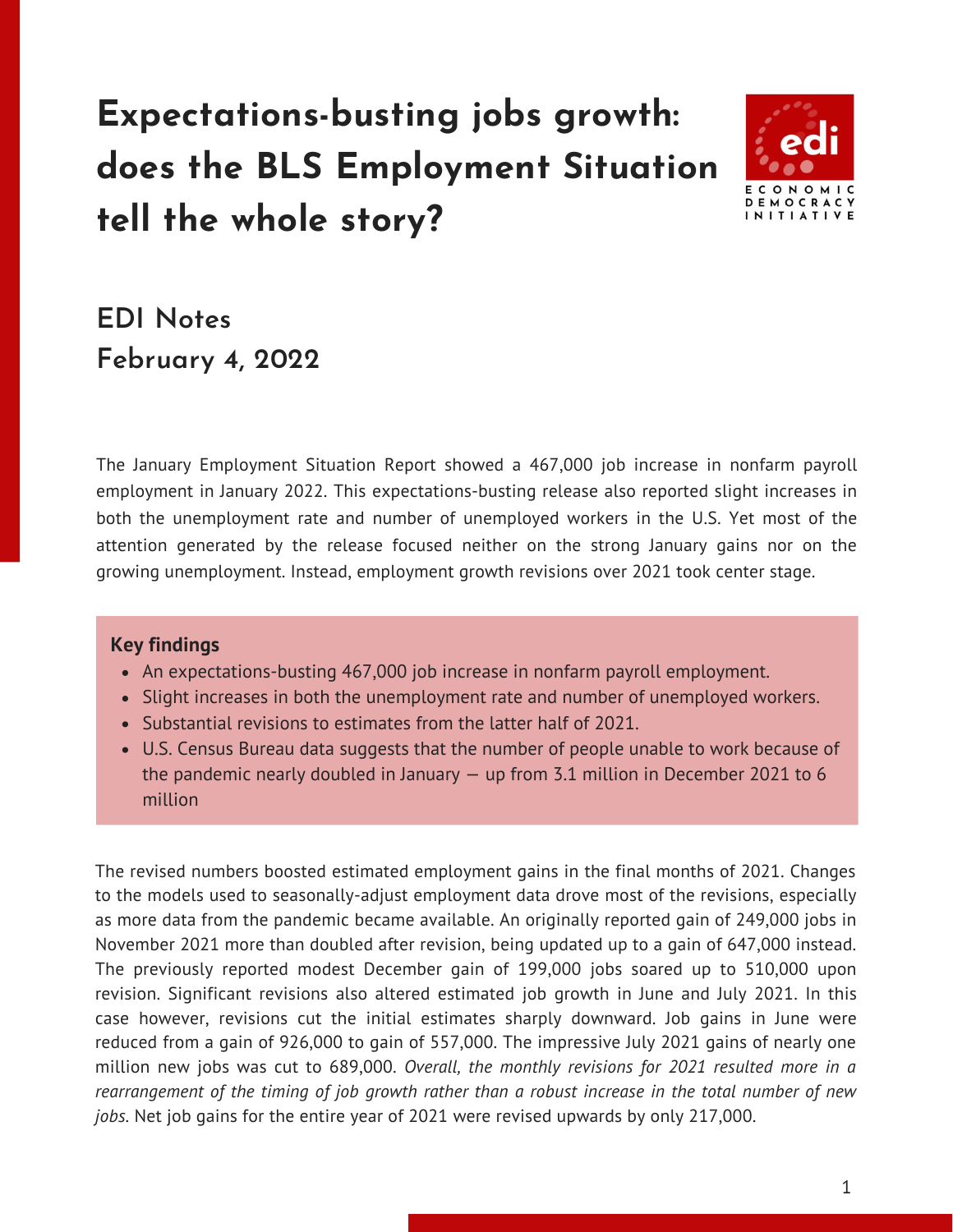Stronger-than-expected job creation in January, the large upward revisions to the November and December 2021 jobs data, and the latest Consumer Price Index statistics release showing a 7.5% year-over-year increase in January 2022, make a rate hike from the Federal Reserve in March all the more likely. In January 2020, worries of inflation were easily dismissed. The Federal Reserve was in the midst of lowering rates, reversing a gradual series of increases undertaken over 2016-2019. Today, just two years later, monetary policy tightening looms. Inflation is the most obvious difference between the two periods, though many economists (including us) do not see rising employment levels themselves as a primary driver of inflationary pressures. Yet compared to January 2020, the picture of today's labor market painted by BLS statistics is not as rosy.

|                                                          | January 2020  | January 2022  |
|----------------------------------------------------------|---------------|---------------|
| Unemployment Rate                                        | 3.5%          | 4.0%          |
| Unemployment Level                                       | 5.8 million   | 6.5 million   |
| U-6 Expanded Unemployment Rate                           | 6.9%          | 7.1%          |
| Unemployment Rate, White                                 | 3.1%          | 3.4%          |
| Unemployment Rate, Black or African American             | 6.3%          | 6.9%          |
| Unemployment Level, Job Losers Not on Layoff             | 2.0 million   | 2.3 million   |
| Unemployment Level, Reentrants                           | 1.9 million   | 2.0 million   |
| Labor Force Participation Rate                           | 63.4          | 62.2          |
| Not in the Labor Force, Want a Job Now                   | 4.9 million   | 5.7 million   |
| Employed Part-Time for Non-Economic Reasons              | 21.6 million  | 19.8 million  |
| Employed Part-Time for Economic Reasons                  | 4.3 million   | 3.7 million   |
| Employed, Usually Work Full-Time                         | 130.8 million | 131.2 million |
| Employment-to-Population Ratio                           | 61.1          | 59.7          |
| Employment-to-Population Rate, Black or African American | 58.9          | 57.7          |
| Employment-to-Population Rate, Women                     | 55.8          | 54.6          |
| Job Openings Rate                                        | 4.5%          | 6.8%          |

#### **Table 1: Comparing January 2020 with January 2022**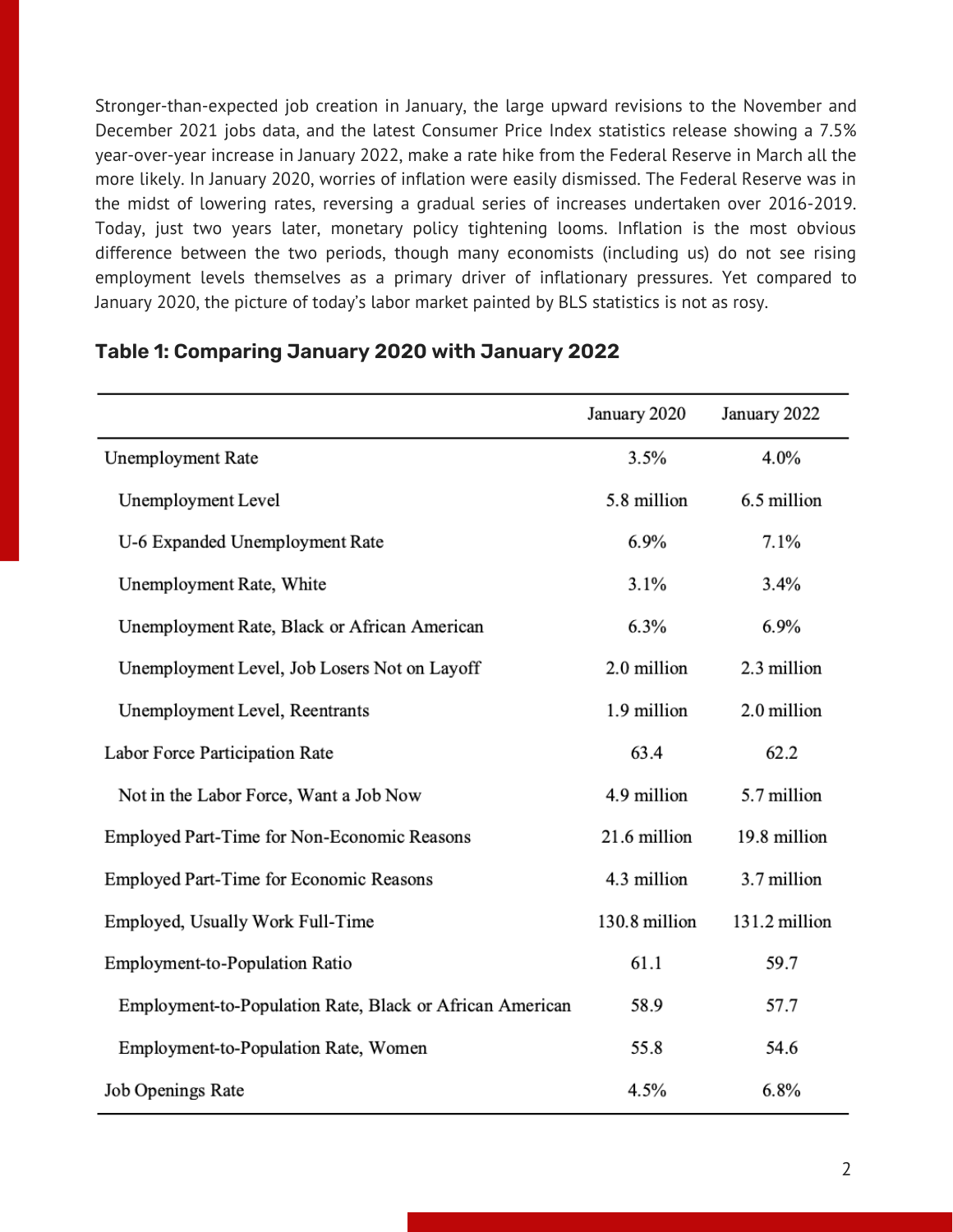Practically all of the January 2022 unemployment statistics are still higher than those for January 2020. The Black unemployment rate remains double that of whites. Participation rates are lower across the board. So too for most employment-to-population ratios. Yet a few differences stand out. The number of workers in full-time employment, those working more than thirty-four hours per week, was higher in January 2022 than in January 2020. And the job openings rate is up as well. Though it seems an eternity ago, January 2020 should not necessarily be taken as a 'backto-normal' benchmark. *While these comparisons are helpful for thinking about the steady recovery in labor markets since the onset of the pandemic, there is little reason to suppose that full employment had been secured in January 2020.*

#### **Omicron and unemployment**

The 467,000 job growth in January took many by surprise. As the Omicron variant swept through the U.S., many expected to see its toll on the January job numbers. At first glance, these concerns appear unwarranted. January's job growth was even led by the Leisure and Hospitality sector (up by 151,000 jobs), one of the sectors most expected to be hammered by the latest wave of COVID-19.

But the direct impact of the pandemic did show up in the latest data from the latest U.S. Census Bureau's Household Pulse Survey, which is included in the BLS Employment Situation Report. Household Pulse Survey data indicates that the number of people unable to work because of the pandemic nearly doubled in January — up from 3.1 million in December 2021 to 6 million. As the chart below shows, the number of people who did not search for work due to the pandemic, and thus were classified as not in the labor force at all, increased as well.

### **Figure 1: Household Pulse Survey on persons unable to work or not in the labor force due to the Coronovirus Pandemic**